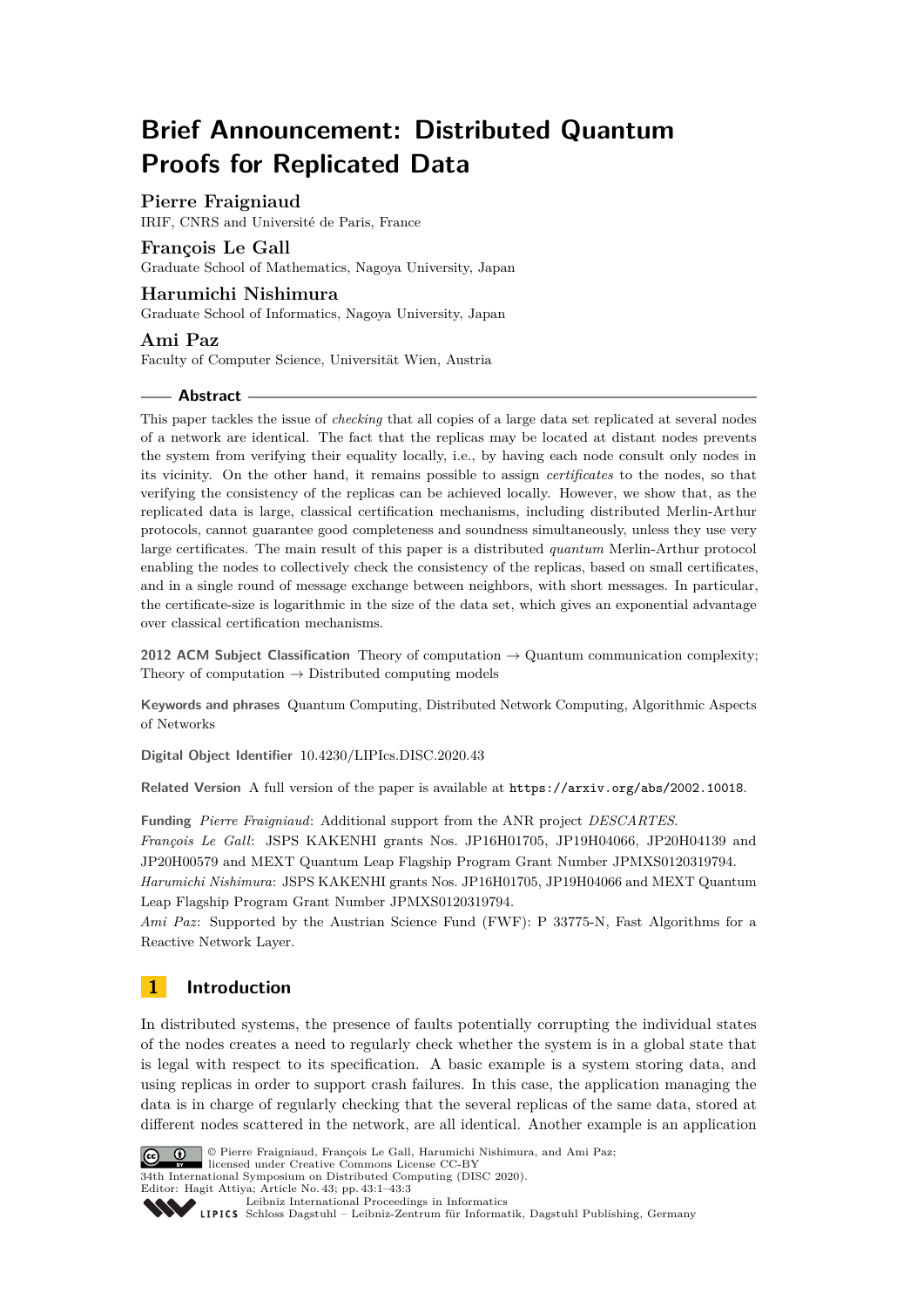### **43:2 Brief Announcement: Distributed Quantum Proofs for Replicated Data**

maintaining a tree spanning the nodes of a network, e.g., for multicast communication. In this case, every node stores a pointer to its parent in the tree, and the application must regularly check that the collection of pointers forms a spanning tree. This paper addresses the issue of checking the correctness of a distributed system configuration at low cost.

Several mechanisms have been designed for certifying the correctness of the global state of a system in a distributed manner. One popular mechanism is called *locally checkable proofs* [\[3\]](#page-2-1), and it extends the seminal concept of *proof-labeling schemes* [\[4\]](#page-2-2). In these frameworks, the distributed application does not only construct or maintain some distributed data structure (e.g., a spanning tree), but also constructs a distributed *proof* that the data structure is correct. This proof has the form of a *certificate* assigned to each node (the certificates assigned to different nodes do not need to be the same). For collectively checking the legality of the current global system state, the nodes exchange their certificates with their neighbors in the network. Then, based on its own individual state, its certificate, and the certificates of its neighbors, every node accepts or rejects, according to the following specification. If the global state is legal, and if the certificates are assigned properly by the application, then all nodes accept. Conversely, if the global state is illegal, then at least one node rejects, *no matter which certificates are assigned to the nodes*. Such a rejecting node can raise an alarm, or launch a recovery procedure. The main aim of locally checkable proofs is to be *compact*, that is, to use certificates as small as possible, for two reasons: first, to limit the space complexity at each node, and, second, to limit the message complexity of the verification procedure involving communications between neighbors.

Unfortunately, not all boolean predicates on labeled graphs can be distributedly certified using certificates as small as for spanning tree. This is typically the case of the aforementioned scenario of a distributed data storage using replicas, for which one must certify equality. Let us for instance consider the case of two nodes Alice and Bob at the two extremities of a path, that is, the two players are separated by intermediate nodes. Alice and Bob respectively store two *n*-bit strings *x* and *y*, and the objective is to certify that  $x = y$ . That is, one wants to certify equality (EQ) between *distant* players. A direct reduction from the non-deterministic communication complexity of EQ shows that certifying EQ cannot be achieved with certificates smaller than  $\Omega(n)$  bits.

Randomization may help circumventing the difficulty of certifying some boolean predicates on labeled graphs using small certificates. Hence, a weaker form of protocols has been considered, namely *distributed Merlin-Arthur* protocols (dMA), a.k.a. *randomized prooflabeling schemes* [\[2\]](#page-2-3). In this latter context, Merlin provides the nodes with a proof, just like in locally checkable proofs, and Arthur performs a *randomized* local verification at each node. Unfortunately, some predicates remain hard in this framework too. In particular, we show in the full version of our paper  $[1]$  that there is no classical dMA protocol for (distant) EQ using compact certificates. Recently, several extensions of dMA protocols were proposed, e.g., by allowing more interaction between the prover and the verifier. In this work, we add the quantum aspect, while considering only a single interaction, and only in the prescribed order: Merlin sends a proof to Arthur, and then there is no more interaction between them.

# **2 Our Results**

We carry on the recent trend of research consisting of investigating the power of quantum resources in the context of distributed network computing (cf., e.g., see the references in the full version of our paper [\[1\]](#page-2-4)) by designing a distributed Quantum Merlin-Arthur (dQMA) protocol for distant EQ, using compact certificates and small messages. While we use the